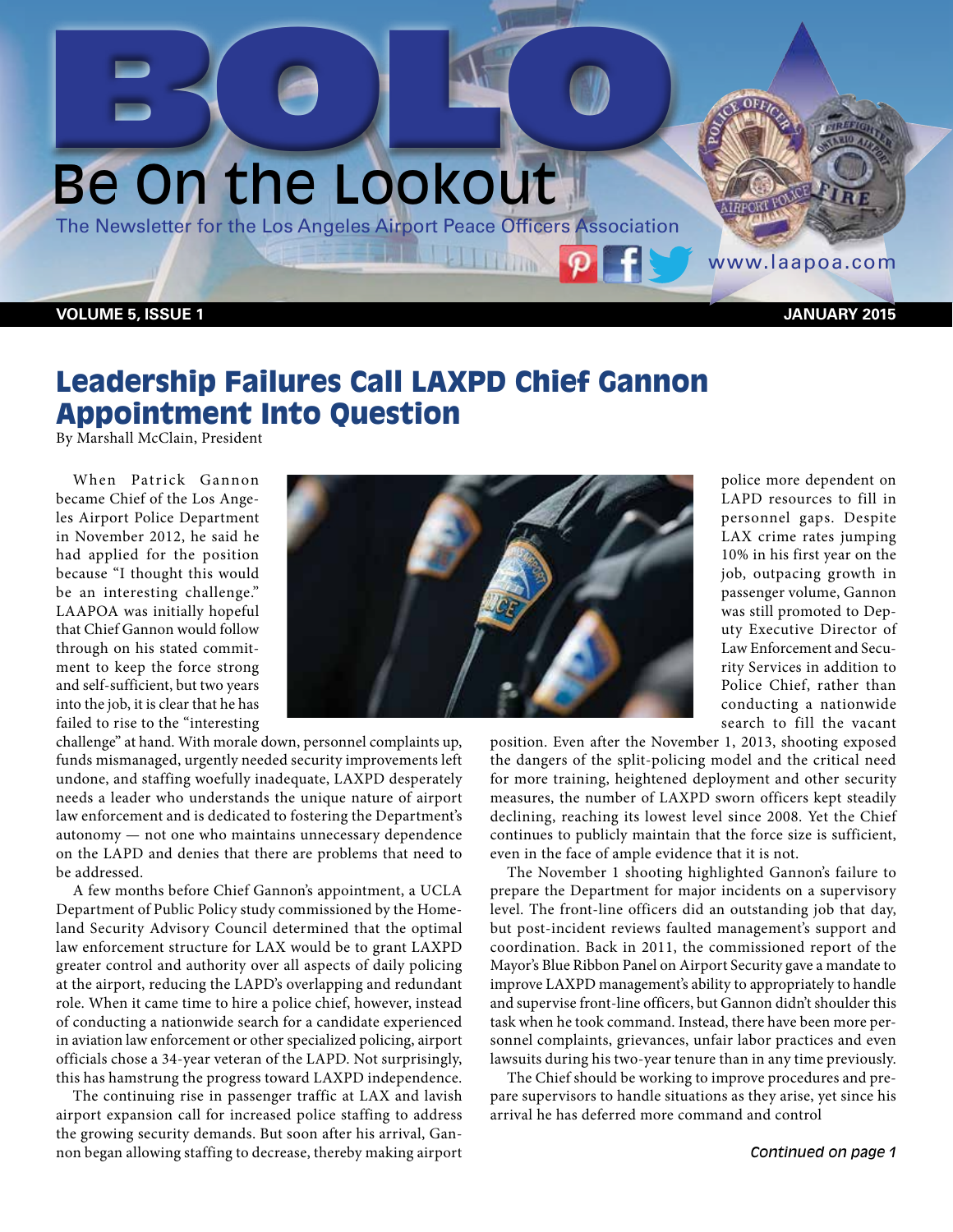#### **LEADERSHIP FAILURES** *Continued from page 1*

responsibilities to LAPD, keeping LAXPD reliant on an outside entity to respond to situations at the airport and essentially facilitating LAWA's illegal diversion of federal aviation funds to City coffers. In April, a U.S. Department of Transportation Office of Inspector General audit found diversion of airport policing funds and other citations at LAX in the amount of \$49 million, as well as numerous irregularities relating to an additional \$7.9 million in undocumented policing monies, with the most egregious diversionary tactics focused on contracted LAPD officers assigned to LAX being paid by LAWA for off-airport work. By maintaining LAXPD dependence on LAPD, Gannon enables the continued siphoning of funds that should be spent on airport operations and public safety, but instead are lining the City's pockets.

Chief Gannon's consistent failure to adequately represent airport police has stunted the Department's growth and development. Both experts and voters have already spoken in support of leaving airport policing to a dedicated agency, and LAXPD's autonomy is enshrined in the City Charter. No other major city in the nation with its own airport police force has the municipal police patrolling airports, nor does anyone see a need for the LAPD at the Port of Los Angeles — so why at LAX? This involvement is even more superfluous now that AB 128 has conferred 830.1 classification on L.A. Airport Police officers, granting them the same status and authorities as the LAPD. With AB 109 and Proposition 47 threatening public safety throughout the state, and with crime rates increasing, it is even more important now than ever that all City resources be returned to protecting and serving the citizens of Los Angeles. It just makes sense that LAXPD should be a fully self-sufficient police force, with LAPD called upon only in emergency situations to augment the force, not as a daily deployment.

To make this happen, however, LAXPD needs leadership without conflicting ties to the City. A search should be conducted for a qualified replacement who will bring fresh ideas about the best law enforcement practices that will work for the airport police, rather than what works for LAPD. The net should be cast nationwide, to rule out any local bias or prejudice, and it should focus on candidates with a specialized policing background. Airport policing is different in many ways from municipal law enforcement, and LAWA is a dynamic regional environment where a chief of police needs to be well-versed in working with multiple agencies at the federal, state and local levels — perhaps a sheriff who has experience working with many entities throughout the county would be better suited to the task. Only a leader who is truly committed to tackling the challenge of building LAXPD into a strong and independent agency can help the Department surmount its many problems and have a real impact on bolstering public safety at Los Angeles airports.

6080 Center Drive, 6th Floor Los Angeles, CA 90045 Telephone: (310) 242-5218 Fax: (310) 242-5201 Email: *info@laapoa.com* Website: *www.laapoa.com* L os Angeles Airpor PEACE OFFICERS ASSOCIATION **laapoa**

Facebook: *www.facebook.com/LAAPOA* Twitter: @*AirportPoliceLA* Pinterest: *www.pinterest.com/laapoa* Instagram: *www.instagram.com/laapaal*

*BOLO* is a publication of the Los Angeles Airport Peace Officers Association (LAAPOA). Opinions expressed by individual Board members or contributing authors in this publication do not necessarily reflect the opinions of the entire Board.

The Board of Directors meets quarterly on the third Thursday of January, April, July and October at the LAAPOA Headquarters. Additional meetings and/or times are subject to change and will be posted as they occur.

### BOARD OF DIRECTORS

MARSHALL E. McCLAIN, President JULIUS LEVY, Vice President RUPERT STAINE, Treasurer MIKE DEAR, Secretary JULIO APARICIO, Assistant Secretary

## DIRECTORS

LUIS ALEJANDRE, Director (LAX) RICHARD ANDRADE, Director (LAX) RODOLFO BOJORQUEZ, Director (LAX) ANDREI SOTO, Director (LAX) ROBERT MAINWARING, Director (ONT) MICHAEL DESOUZA, Director (ONT) JOSEPH BARRETT, Director (VNY)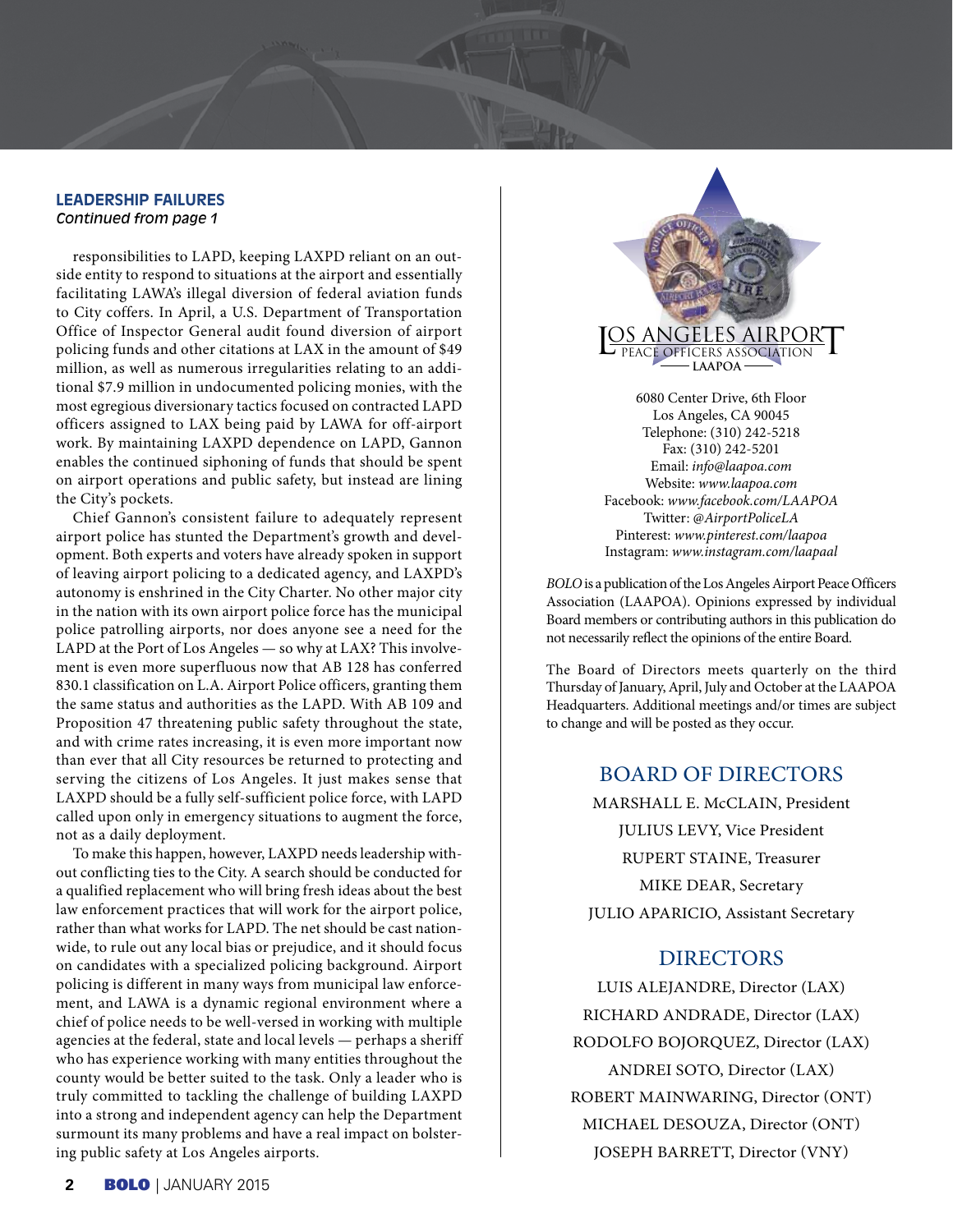# Proposition 47 Creates Public Safety Concerns

Proposition 47 is dubbed the Safe Neighborhoods and Schools Act, but LAAPOA and other law enforcement groups believe its effects will be anything but safe. In a misguided effort to reduce the prison population, save money, and direct more funding to treatment and rehabilitation programs, the initiative goes too far, making sweeping changes to a justice system still grappling with the effects of realignment and other recent events. With the Yes on 47 campaign outspending the opposition 17-to-1, Prop 47 was approved by 59% of California voters on November 4 and went into effect the next day — leaving police and prosecutors scrambling to understand and implement the revisions to state law, and raising urgent questions about the impact on public safety.

In this new landscape, six categories of nonviolent crimes that were previously arrestable as felonies are now only citable as misdemeanors, unless committed by criminals with prior convictions for severe crimes such as homicide: drug possession, grand theft, shoplifting, check forgery, receiving stolen property and writing bad checks (for all of these, the stolen items or checks must total less than \$950). Members of law enforcement argue that this sends the wrong message, not only to criminals who now face fewer consequences for their deeds, but also to crime victims, businesses damaged by theft and fraud, and the community as a whole. The money saved is supposed to be earmarked for mental health and drug rehabilitation programs, but won't be calculated until 2016 and will take even longer to be distributed.

Public safety members predict that the result of all of this will be a crime wave. In the shorter term, the justice system is struggling to adjust to the immediate ramifications. City attorneys are preparing for a large influx of new misdemeanor prosecutions that previously would have been felonies handled by district attorneys, and local courts may soon be swamped by petitions for resentencing. The L.A. District Attorney's Office advises that — thanks to the new \$950 threshold for felony thefts — police officers now need to remember to obtain evidence of value from victims or other sources and include that information in crime and arrest reports. Additional unforeseen repercussions will likely make themselves known in the weeks and months ahead.

"LAAPOA is disappointed that so many voters were misled into passing this flawed measure that does nothing to make California's neighborhoods and schools safer, and instead endangers them," says President Marshall McClain. "To the many other challenges LAXPD officers currently face, the risks generated by Proposition 47 add another layer of obstacles to safeguarding our airports and communities. We remain committed to our mission, but even more so than before, we need all the resources available to help us protect the traveling public and the people of Los Angeles."



#### **As Holidays Approach, Airport Police Staffing Remains Inadequate**

With the anniversary of the tragic shooting of TSA Officer Gerardo Hernandez just past and the busy holiday travel season about to start, protecting passengers en route to reunite with their loved ones is at the forefront of airport police officers' thoughts. Unfortunately, although there have been some improvements in procedures and interagency cooperation since 2013, not enough has changed at the West Coast's top terrorist target.

#### **Making Change Happen: Airport Commission Must Request OIG Review**

As LAXPD is plagued by issues of understaffing, desperately needed equipment and systems upgrades, misspent funds, low morale, personnel complaints, and lack of progress on vital security improvements, LAAPOA continues to call for an investigation by the City Office of the Inspector General (OIG) to get to the root of the dysfunction — but the Board of Airport Commissioners (BOAC) must take the lead in initiating an audit. If BOAC fails to act, mismanagement and misconduct threaten to undermine public safety at LAX.